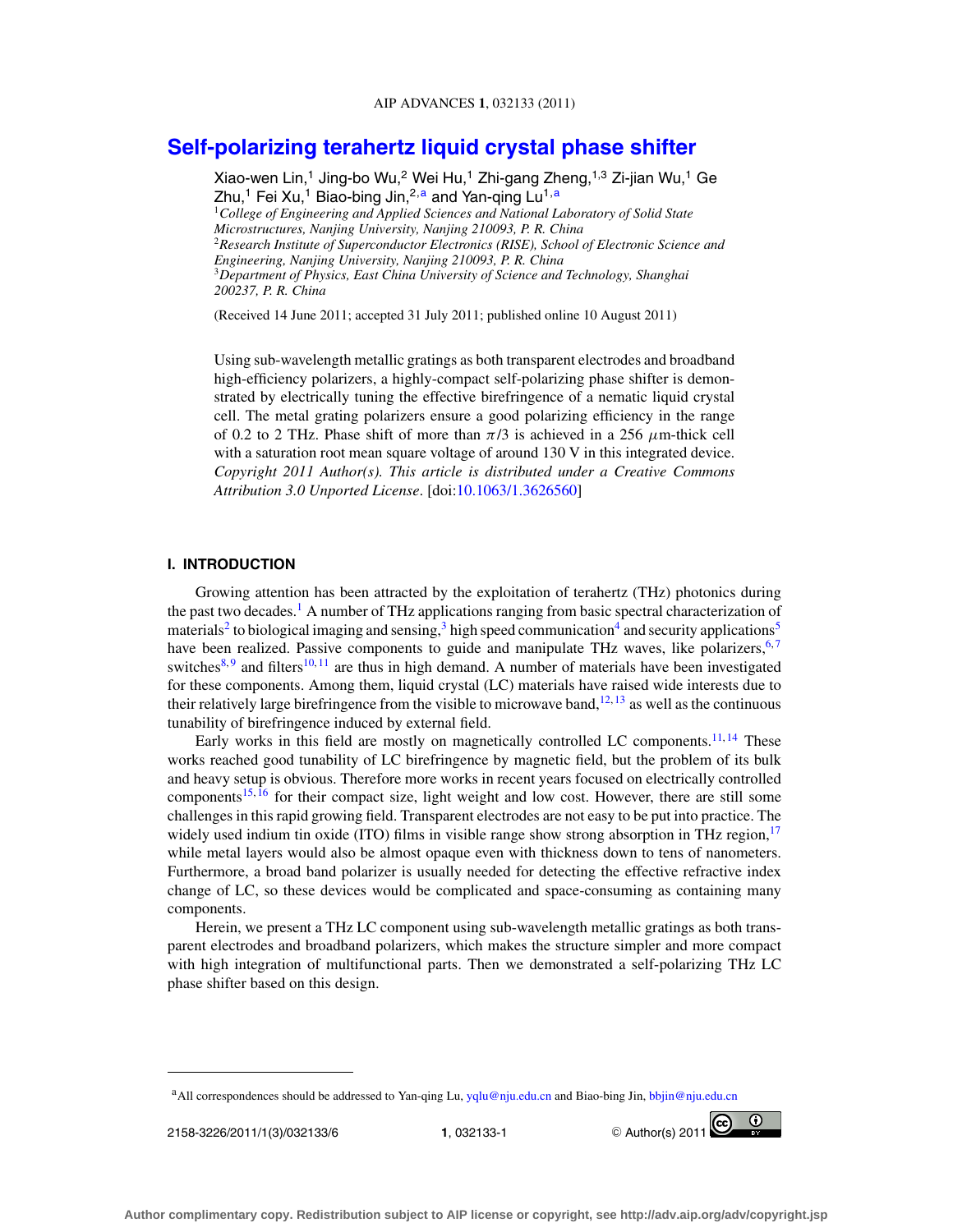<span id="page-1-0"></span>

FIG. 1. (Color online) Schematic drawing of a self-polarizing THz LC component.



FIG. 2. (Color online) (a) is the photograph of Au gratings; (b) and (c) are the pictures of the bright and dark states, respectively, to show the LC alignment under a polarizing microscope; The scale bars in all three photographs are  $100 \mu m$ .

#### **II. DESIGN AND FABRICATION**

The configuration of our device is schematically illustrated in Fig. 1. It's a cell constructed of two parallel fused silica slides (ca. 700  $\mu$ m in thickness) separated by mylar films (ca. 250  $\mu$ m in thickness) and filled with commercial nematic LC E7. The inner surfaces of both silica slides were covered with Au gratings and polyimide (PI) alignment layers successively. The directions of the gratings on two substrates were arranged parallel to each other. And the rubbing directions on both PI layers were set perpendicular to the Au strips, thus parallel alignment (PA) to LC was achieved. The period of the gratings was 20  $\mu$ m while the linewidth was 10  $\mu$ m (as shown in Fig. 2(a)), which were both far less than the wavelengths of the studied THz waves, the frequencies of which ranging from 0.2 to 2 THz. It's known that sub-wavelength metallic gratings can act as polarizers for they transmit only transverse magnetic (TM) waves (the electric field vector of incident wave parallel to the grating vector) while reflect transverse electric (TE) waves (the electric field vector of incident wave perpendicular to grating vector). Thus the gratings can be considered as a broad band polarizer. Sun *et al.* have proposed a similar idea in Ref. [6](#page-5-0) and numerically analyzed the polarizing efficiency of the grating polarizer. Furthermore, as its high transmittance for TM waves, the metallic gratings are much more transparent than thin metal layers or ITO films, which is propitious to the performance of corresponding devices. Therefore the Au gratings here were multifunctional: both as transparent electrodes and integrated polarizers. The thickness of the gratings was set to be 30 nm for an optimum balance between transparency, conductivity and polarizing efficiency. Moreover, in such a case, the anchoring energy caused by the grating probes will be at most 1/20 of that of the rubbed PI according to Berreman's theory, $^{18}$  thus the latter one plays the dominant role in LC alignment resulting in a typically strong anchoring.

To optimize the performance of such a LC-based device, the largest refractive index change  $\Delta n$  (the difference between extraordinary and ordinary refractive index) of the LC layer should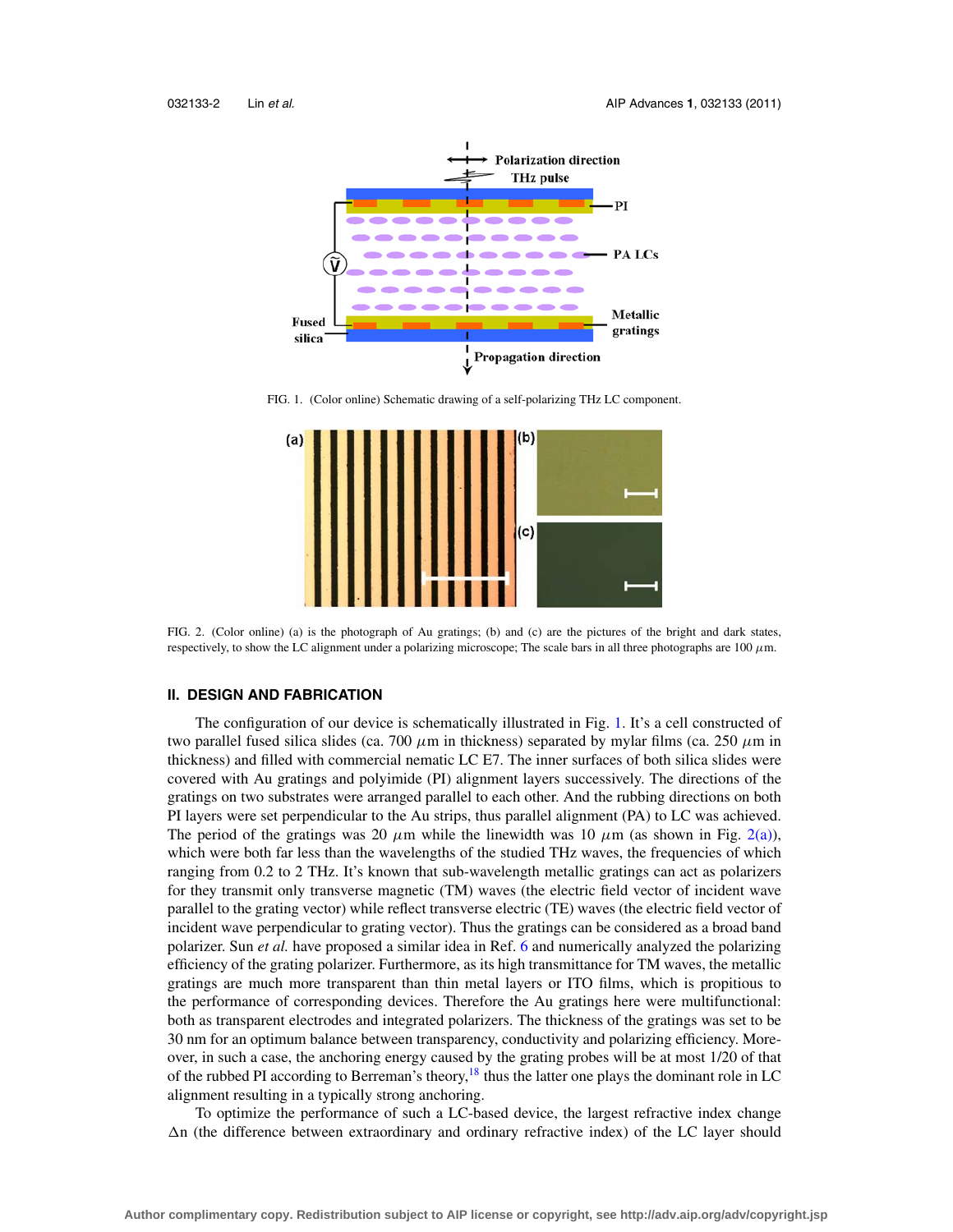be achieved. At saturation voltage, all LC molecules would reorient along the direction of applied electric field, which is also the propagation direction of THz wave. As a result, the final effective refractive index is fixed at the ordinary refractive index  $(n_0)$  regardless of the polarization directions of incident waves. However, the initial refractive index of LC is intensely sensitive to polarization when no voltage applied, any contributions of ordinary wave would lead to decrease in  $\Delta n$  and the deterioration of device performance. To ensure a maximum  $\Delta n$ , the extraordinary refractive index (ne) has to be achieved in this case by insert an additional polarizer between THz source and LC cell with its polarization direction precisely parallel to the rubbing direction of the cell. Here in our design, we integrated subwavelength Au wire grids in the cell both as effective transparent electrodes and a pair of high performance polarizers. And the grating direction was set perpendicular to the rubbing direction, thus only THz waves with E-vector parallel to the initial director of LCs are selectively transmitted by the the gratings. That is so-called the self-polarizing component. The novel design ensures that no matter what the polarization of incident wave is, maximum refractive index change can be achieved in such a structure. The structure is suitable for any kind of THz source with a highly compact size, and is widely adaptable in broadband THz applications.

### **III. EXPERIMENTS AND DISCUSSIONS**

Based on the above design, a self-polarizing THz phase shifter is demonstrated. A THz timedomain spectroscopy (TDS) system is used for the detection of THz spectra. Before phase shifting demonstration, the exact cell gap and its uniformity were measured, for they would directly affect the value of phase shift. An interferometric method $19$  was utilized for precise measurement, using an infrared light source and a high resolution optical spectrum analyzer. The cell gap is 255.72  $\pm$  $0.69 \mu$ m on average, showing quite good uniformity. Another key factor is the alignment condition of LCs. For thick cells, it's hard to realize perfect alignment, as the cell gap exceeds the coherent length of the surface anchoring. The real condition of alignment would remarkably affect the final results. Here we graphically inspected LC alignment under a polarizing microscope with a pair of crossed polarizers. Figure  $2(b)$  and  $2(c)$  reveal photographs of bright state (when the director of LC is 45◦ to the crossed polarizers) and dark state (when the director of LC is parallel to one of the crossed polarizers) separately. As we can see, the evident contrast between the two states indicates a uniform alignment in such thick LC layer.

Thereafter we evaluated the polarizing efficiency of the cell in order to reach the self-polarizing effect for the phase shifter. We measured the transmittances of the two polarization (TM and TE) waves ( $T_{TM}$  and  $T_{TE}$ ) of this sample. In this TDS system, the THz pulse is linearly polarized with normal incidence to the device. Therefore, we realized in the system the detection of transmission of the two polarization states respectively by rotating the cell by 90◦. Figure [3](#page-3-0) displays the measured transmission curves of both TE and TM waves of the LC-filled cell during the frequency range from 0.2 THz to 2 THz. As the whole cell contains two pieces of metallic wire grids with the same polarization direction, the polarization efficiency is enhanced. We can see from Fig. [3](#page-3-0) that  $T_{TE}$  is really small during the whole spectra range, while  $T<sub>TM</sub>$  waves is quite large in most of the frequency regime. The decrease in the high-frequency range may be mainly due to the absorption of metal gratings, but it would not evidently affect the polarizing efficiency at these frequencies.Through further calculation of the ratio  $T_{\text{TM}}/T_{\text{TE}}$ , we have reached an value of at least 1000 during the whole frequency range which illustrated the high polarizing efficiency of our sample, which would be suitable for wide applications.

We measured the phase shifts of the LCs by applying a square wave AC signal with frequency of 1 kHz to the cell. As we mentioned before, the THz pulse in this system is linearly polarized, so we adjusted the sample to match the condition that the incident wave is TM to the cell. In our experiment, what we directly measured is the intensity of electric field of transmitted THz pulses. The time-domain THz spectra of the empty cell and the cell with LC under certain voltages are illustrated in Fig. [4,](#page-3-0) which is a close-up from 4.25 ps to 6.25 ps, for depicting the peak shifts more clearly. Here in our device, the initial effective refractive index of the LC layer is  $n_e$ , while it would gradually turn to be  $n_0$  as applied voltage increases. So we can observe the peak of the time-domain spectrum of the LC cell gradually shifted closer to that of the empty cell, for the refractive index of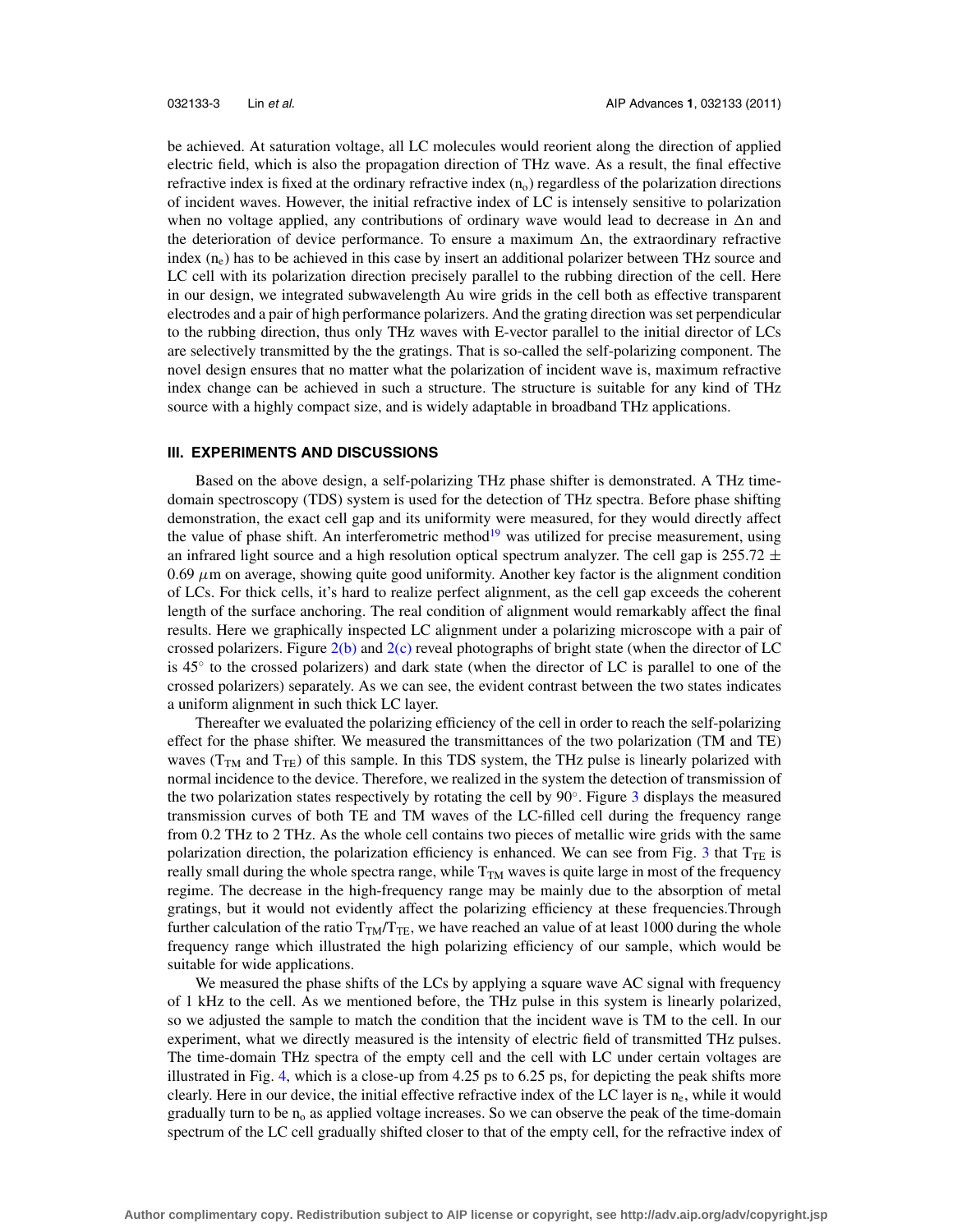<span id="page-3-0"></span>

FIG. 3. The transmission curves of both TE and TM waves of the LC-filled sample measured during the frequency from 0.2 THz to 2 THz.



FIG. 4. Time-domain spectra of the empty cell and the LC-filled cell when applied no voltage and three specific voltages (Considering only the first transmittance peak).

the LC layer was closer to air. As the THz pulse is broad band, we need to transform the time-domain spectra into frequency domain by Fourier transformation. And the phase angle extracted from the complex electric field intensity is indeed the frequency-dependent phase change we want to get. Therefore, at each voltage point we would obtain a group of data showing the phase changes of the LC sample versus frequencies. In order to clearly depicting the phase modulation effect, we selected three specific frequencies to represent the whole effective wavelength range of detection. Figure [5](#page-4-0) shows the phase shifts at these three frequencies as a function of the applied voltage. The dots with three shapes are measured data while the solid lines are distribution fitted curves according to the data respectively. The first voltage point under which the cell was measured is 20  $V_{rms}$ , while we can see that the reorientation LC molecules had started already, which reveals the threshold voltage of the device is very low. As we did not get the exact value of threshold voltage, the fitted lines all pass through the origin, which does not imply that there is no threshold. The saturation voltage of this component from Fig. [5](#page-4-0) is explicit to be around  $130 \text{ V}_{\text{rms}}$ , which is also comparatively low considering such thick cell gap. After calculation, the saturated phase shift values under the 3 frequencies are around 9◦, 35◦ and 66◦ respectively to 0.28 THz, 1.18 THz and 1.88 THz. While comparing with the theoretical phase shift values at these frequencies,<sup>[20](#page-5-0)</sup> we found the experimental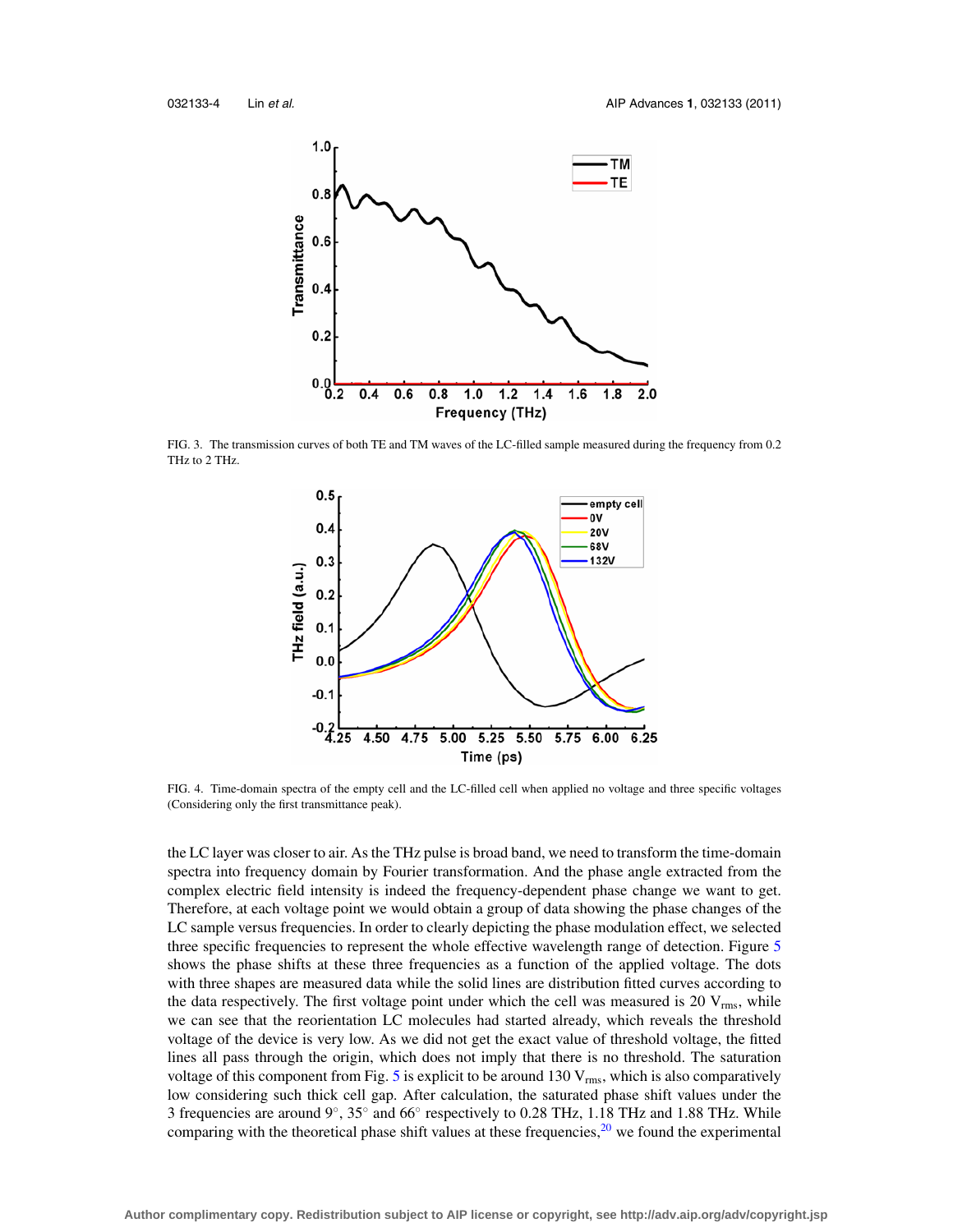<span id="page-4-0"></span>

FIG. 5. (Color online) Phase shift as a function of driving voltage at 3 frequencies.

results are a little smaller than that of the calculated values. The reasons of this discrepancy could be mainly attributed to two points. One is the imperfect alignment of LCs in thick cells, which will decrease the initial effective refractive index (should be  $n_e$  in perfect case). The other is the shape of electrodes, which is separated from each other, causing the non-uniform distribution of applied electric field in the cell, e.g. the fringing field effects. Thus the alignment would also not be ideal when high voltage is applied, causing increase in the effective refractive index (should be  $n<sub>o</sub>$  under ideal circumstance). These two factors both decrease the refractive index changing during the process, causing the discrepancy between experimental and theoretical values of phase shifts. To stabilize the initial LC alignment, a polymer network might be employed in the cell without degrading its scattering-free status in THz region. The fringe field effect also could be suppressed by using finer gratings as electrodes.

In our experiments, Au wire grids with different geometrical features such as pitch and line width, have also been demonstrated. Excellent performances similar to the device shown above have been achieved. It suggests a wide tolerance of geometrical design of the structures. Furthermore, the state-of-the-art nano and micro fabrication techniques might facilitate the exploring of some novel LC based THz devices with more amazing performance. Because polarizer and electrode are two fundamental elements, our grating structure provides the possibility to measure material parameters in such a compact setup. So far, many terahertz results are not quite consistent. Precise measurements are thus desired to resolve the discrepancy between theory and experiment.

#### **IV. CONCLUSION**

In summary, we proposed and demonstrated a self-polarizing THz phase shifter based on LC technology. A sub-wavelength metal grating acts as both transparent electrodes and a built-in THz polarizer to control the input waves' polarization while the LC further adjusts its phase retardation driven by an AC electric field. A large phase shift up to 66◦ is achieved. Given its advantages of comparatively low threshold voltage below 20  $V_{rms}$  and low saturation voltage around 130  $V_{rms}$ , we believe this kind of component should have very promising applications in compact and broadband tunable THz devices.

## **ACKNOWLEDGMENTS**

This work is sponsored by 973 programs with contract No. 2011CBA00200, 2010CB327800 and 2007CB310404, NSFC programs under contract No. 10874080, 60977039 and 61071009 and